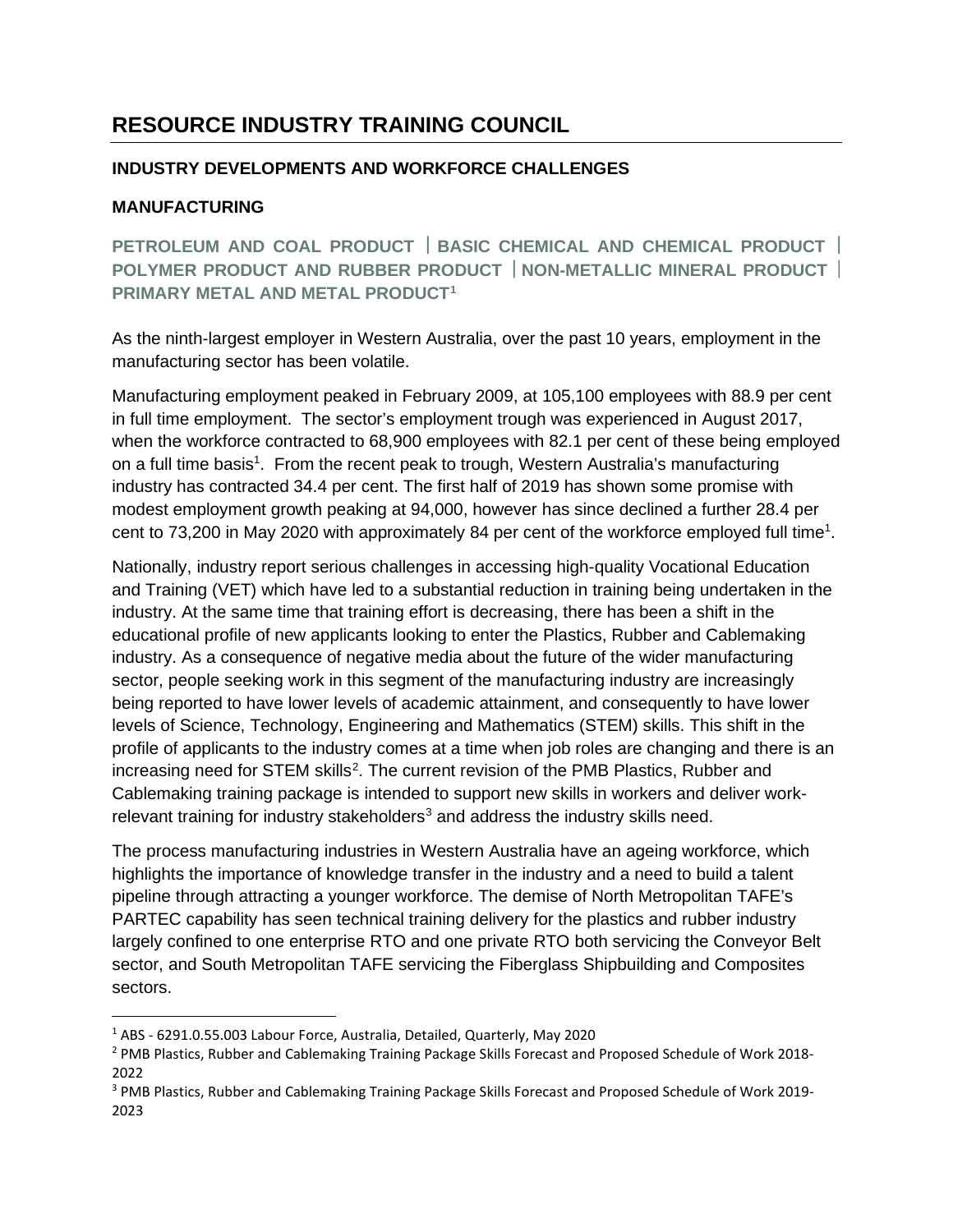The Composites manufacturing sector of WA has an annual turnover of approximately \$300 million AUD and comprises of approximately 1200 employees spread across greater than 80 organizations. Whilst companies in overseas markets are generally large, top tier organisations, the WA Composites industry is dominated by small to medium enterprises with entrepreneurial origins<sup>[4](#page-1-0)</sup>. Composites manufacturers within WA can be divided in key market segments (outlined in the table below) based on the products they manufacture.

| <b>Sector</b>                                                                                    | <b>Product</b>                                                                                                                                                                  | Approximate<br>proportion of<br><b>WA companies</b> |
|--------------------------------------------------------------------------------------------------|---------------------------------------------------------------------------------------------------------------------------------------------------------------------------------|-----------------------------------------------------|
| Pools and spas                                                                                   | Pools and spas (including repairs)                                                                                                                                              | 25%                                                 |
| Marine craft                                                                                     | Boats - canoes, dinghies, ferries,<br>power boats, yachts, commercial<br>vessels, super yachts<br>Surfboards, windsurfers, canoes, etc.                                         | 34%                                                 |
| Defence                                                                                          | Decking, hatches, and component<br>parts for aircraft, naval ships, and<br>submarines<br>Repairs and maintenance                                                                | 2%                                                  |
| Transport<br>Automotive<br>Public transport<br>Aviation                                          | RVs, caravans, camper vans, bicycles,<br>and racing cars<br><b>Trucks and trailers</b><br>Trains, buses, and trams<br>Panels, wings, engine casings, blades,<br>and helicopters | 5%                                                  |
| Industrial<br>Resources - mining, oil and<br>gas, agriculture<br>Construction and infrastructure | Drills, pipes, storage tanks, equipment<br>Grilles, walkways, handrails<br>Architectural features - bridges, public<br>art, cladding, etc.                                      | 27%                                                 |

**Table 1 – Composites industry in WA manufacturing sectors4**

The profitability of Composites manufacturers (termed fabricators within the industry) is ultimately driven by demand for the end products. The market sectors most protected from competition with imported products, produce large items which cannot be disassembled and therefore have high transportation costs<sup>[5](#page-1-1)</sup>. Many of these industrial products are supplied to the resources and agriculture sector (e.g. storage tanks, drilling riser buoyancy modules). Export earnings have also been increased for fibreglass-based products, with the depreciated Australian dollar making these products cheaper in international markets and boosting earnings pre-COVID<sup>5</sup>. The RITC sees potential for growth in the Composites sector to support an expansion in Western Australia's resources sector which will also support a diversification in the State's industry base and create new jobs in Western Australia's manufacturing industry,

<span id="page-1-0"></span><sup>4</sup> Composites Industry of Western Australia, Scoping Study 2020, commissioned by the RITCWA

<span id="page-1-1"></span><sup>5</sup> IBIS WORLD - Fibreglass Product Manufacturing in Australia, Industry Report C1919B, accessed July 2nd 2020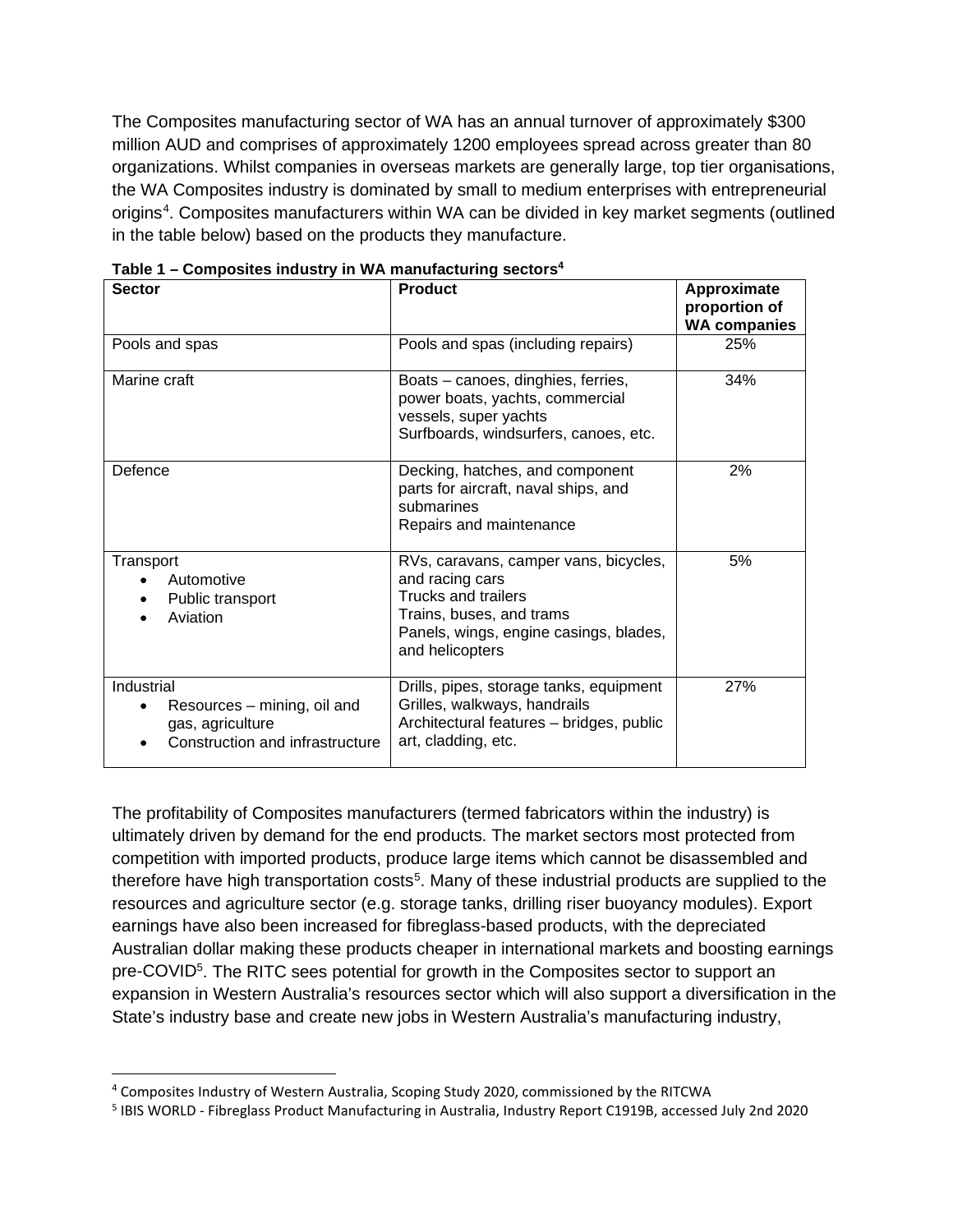particularly in the context of the Australian Marine Complex development and proposed Advanced Manufacturing Hub in the South-West.

The impact of COVID-19 has been mixed amongst Composites fabricators and the environment remains dynamic. In a recreational context, the effect of economic uncertainty and business rationalisation of household discretionary expenditure, impacted the number of orders placed for recreational products during the March-April period. However, after this initial interruption, a market recovery has been reported, as select individuals re-direct international holiday expenditure to invest greater capital in home comforts and local activities (e.g. pools and spas). Additionally, fabricators of large recreational products have also been protected by the long manufacturing lead time (1.5-2.5 years), fuelling optimism in the organizations capacity to sustain current operational output (and workforce employment) throughout the immediate crisis. In an industrial context, the sustained activity of the resources and agricultural sectors have supported demand, however discretionary expenditure budgets have been reviewed for the oil and gas sector.

The recruitment of skilled Fibreglass technicians and Composites workers has largely shifted to international markets, due to deficiencies in the local talent pool with companies referencing a shallow pool of talent, reluctance to work in an industrial environment and reticence to commit to a job, as primary recruitment challenges<sup>6</sup>. Whilst not ideal, the international recruitment strategy serviced the industry need for a time, until the relevant occupations were removed from the Skilled Migration Program priority occupation list, effectively closing this pathway<sup>[6](#page-2-0)</sup>. Consequently, the Composites fabrication workforce is experiencing a persistent skills shortage, and need to recruit and retain a new pipeline of talent, supported by an innovative training system.

From a rubber conveyor belt perspective, the resources sector requires service companies to have a skilled workforce capable of undertaking necessary conveyor belt repair and maintenance activities safely and productively. In late 2018, employers and contractors from the conveyor belt manufacture and maintenance sector approached the RITC regarding training arrangements in their sector citing concerns of a lack of standardization, limited uptake in existing Traineeships, and limited provision and capability outside of enterprise RTOs. Following receipt of a letter of intent by the Office of the State Training Board, the RITC developed an EVAC submission seeking a variation of the existing Traineeship to create a Conveyor Belt Technician Apprenticeship using the PMB30116 – Certificate III in Polymer Processing qualification. This submission was subsequently endorsed by the State Training Board and Minister for Education and Training in September 2019. Since endorsement, the RITC has been working with the conveyor belt manufacturing and maintenance sector, RTOs, and the Department of Training and Workforce Development around implementation arrangements, with North Metropolitan TAFE making a commitment to deliver the apprenticeship.

The Future Batteries Industry Cooperative Research Centre (FBICRC) presents an opportunity for the WA manufacturing industry to manufacture key components for research and testing<sup>[7](#page-2-1)</sup>. To

<span id="page-2-0"></span><sup>6</sup> Composites Industry of Western Australia, Scoping Study 2020, commissioned by the RITCWA

<span id="page-2-1"></span><sup>7</sup> jtsi.wa.gov.au/news-media/news-detail/2019/04/11/wa-to-host-australia's-future-battery-industries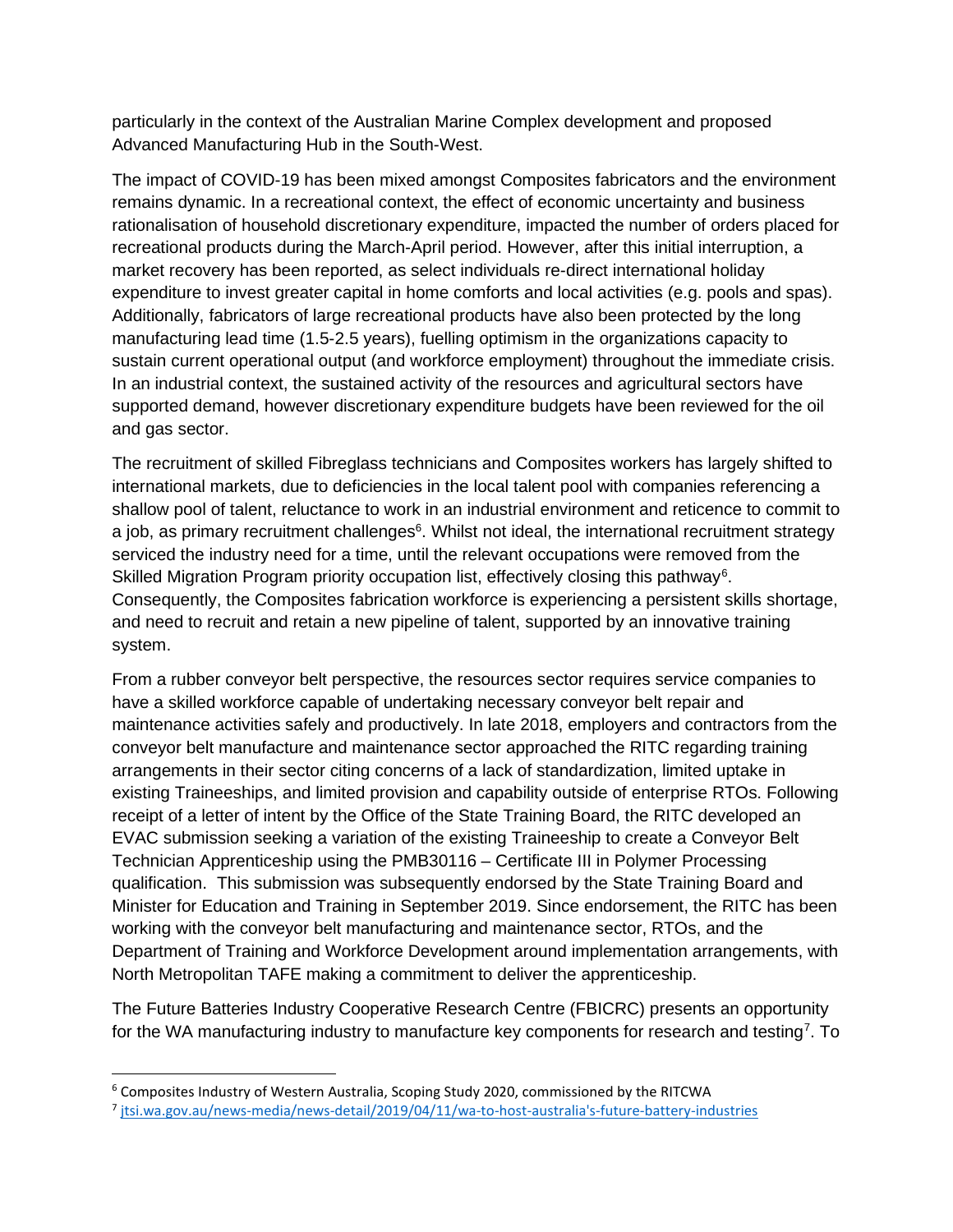date, the FBICRC has completed a feasibility study for Cathode precursor production within WA and released a roadmap for the Cathode Precursor Pilot Plant project. Curtin will lead the follow up project to establish a Cathode Precursor pilot plant at CSIROs Waterford facility<sup>[8](#page-3-0)</sup>.

From a WA chemical perspective, according to IBISWorld data, whilst 60% of the Basic Inorganic Chemical Manufacturing companies in Australia are located on the eastern seaboard (Victoria and New South Wales), several companies of significant scope and scale operate within Western Australia largely servicing the resources sector<sup>[9](#page-3-1)</sup>. These companies are located in the Kwinana Industrial area and include Wesfarmers, Coogee Chemicals, and Tronox. Within the Pilbara region, Perdaman Industries (Chemical & Fertilisers) has signed a binding Heads of Agreement for the engineering, procurement, and construction (EPC) work for its urea project in Karratha. Perdaman will invest a total of AUS\$4.5 billion to develop the plant, securing natural gas for fertiliser production from Woodside<sup>10</sup>. The project (Project Destiny) is estimated to generate approximately 2000 jobs during the three-year construction phase, and 200 permanent plant jobs in Karratha on completion<sup>10</sup>. Western Australia also includes Australia's main sodium chloride operations<sup>9</sup>.

Access to long term and competitively priced natural gas supply as a feedstock was identified by Chemistry Australia (formerly the Plastics and Chemicals Industries Association – PACIA) in its strategic roadmap document released in mid-2014[11](#page-3-3) and industry concerns of energy pricing<sup>12</sup>. The roadmap identified the importance of a strong innovation ecosystem (linked to a robust research and development capability) and appropriate intellectual property safeguards. Faced with competition from lower wage economies in the region, it is important to create a different and unique value proposition. Chemistry Australia believes innovation is a key competitive advantage which the chemicals and plastics industry and their downstream associated industries, need to have in order to meet the demands of growing markets globally (and domestically).

From a Western Australian standpoint, this is being delivered through the establishment of a WA Chemistry Innovation Hub which is supported by the Western Australian Government as part of its economic diversification agenda. The initiative is led by Curtin University and Chemistry Australia together with CSIRO and industry<sup>[13](#page-3-5)</sup>, and aligns with the State's focus on innovation and further development of its science, technology engineering and mathematics (STEM) capability.

From a training delivery perspective, Kwinana Industries Council (KIC) works in partnership with students, schools, industry, registered training organisations and Murdoch University, to

<span id="page-3-0"></span><sup>8</sup> <https://fbicrc.com.au/wp-content/uploads/2020/07/CEO-Newsletter-July-2020-3.pdf>

<span id="page-3-1"></span><sup>9</sup> IBIS WORLD - Basic Inorganic Chemical Manufacturing in Australia, Industry Report C1813, accessed July 20<sup>th</sup> 2020

<span id="page-3-2"></span><sup>10</sup> [https://www.worldfertilizer.com/project-news/01072020/perdaman-agrees-epc-terms-for-karratha-urea](https://www.worldfertilizer.com/project-news/01072020/perdaman-agrees-epc-terms-for-karratha-urea-project/)[project/](https://www.worldfertilizer.com/project-news/01072020/perdaman-agrees-epc-terms-for-karratha-urea-project/)

<span id="page-3-3"></span> $11$  PACIA – Adding Value – the critical, enabling role of the chemicals and plastics industry for Australia's future, July 2014

<span id="page-3-4"></span><sup>12</sup> PMA Chemical, Hydrocarbons and Refining Training Package Skills Forecast and Proposed Schedule of Work 2019-2023

<span id="page-3-5"></span><sup>13</sup> PACIA, ibid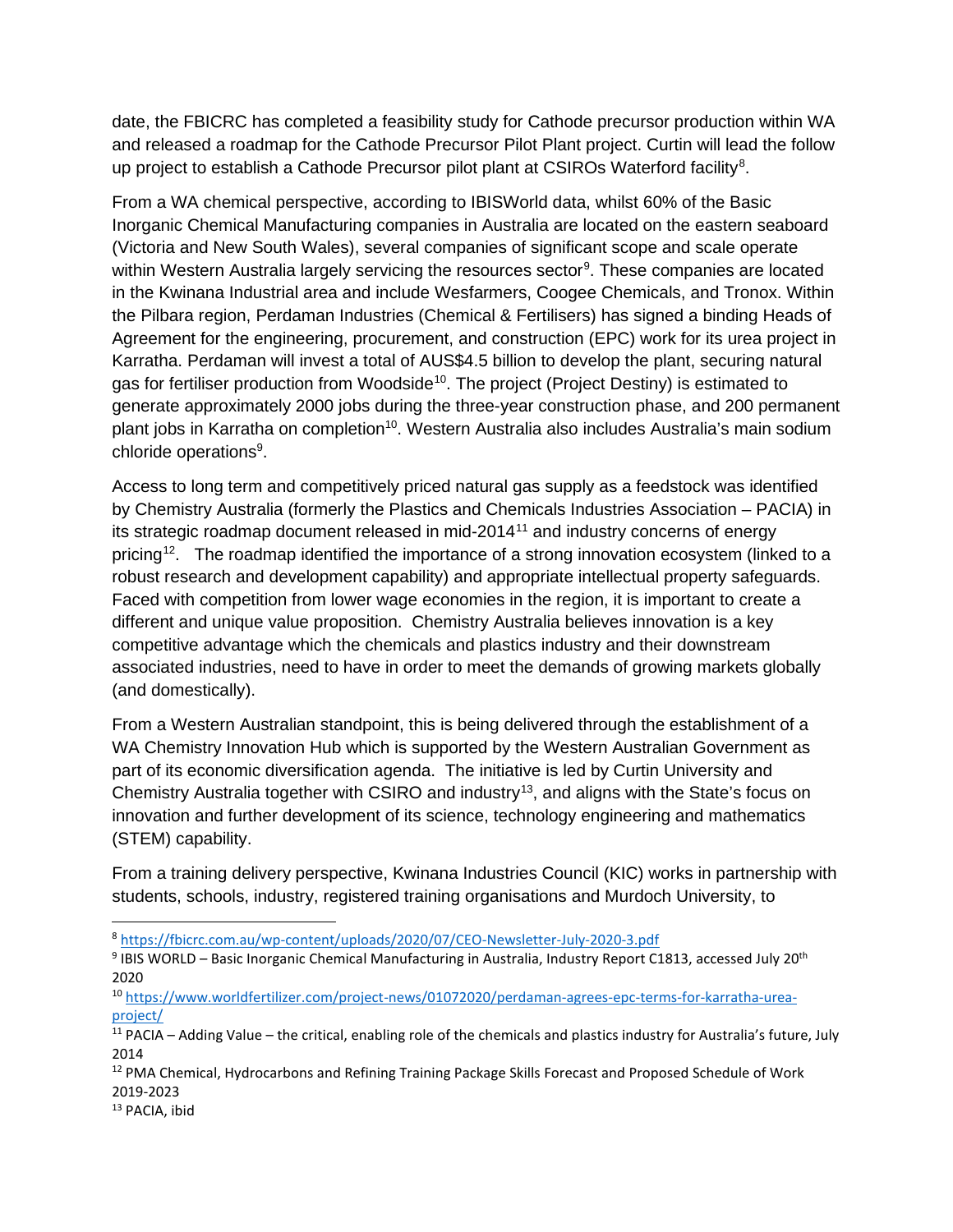promote educational outcomes leading to further education or employment for Western Australian high school students.

The KIC model exposes students to the numerous career opportunities in industry (year 9 and 10). The students have access to different learning programs, external to school, which include resume writing, mock interviews, STEM based activities and excursions to industry and university, giving the students an insight into job roles and the confidence to help them realise their full potential. Graduation from the Year 10 programs gives the students a 'C' point towards their Western Australian Certificate of Education (WACE). KICs Education Partnership draws from 17 high schools, resulting in increased enrolments and completions of certificate II, Metals and Engineering, and Plant Mechanic (Heavy Diesel) qualifications during year 11 and 12. KIC reports 98% of the Certificate II students articulate into the associated apprenticeship.

South Metropolitan TAFE's ACEPT facility located at Munster, south of Fremantle plays a role in servicing the demand for process operators from Kwinana Industrial Area companies. This is provided through a Traineeship pathway at the Certificate III level.

## **INDUSTRY WORKFORCE PRIORITIES**

Nationally, it has been found that workers in the Plastics, Rubber and Cablemaking industry increasingly require computer literacy skills to ensure they are able to work within more automated plants and ensure they can integrate new technology into broader systems. Workers will still require training in 'traditional' plastics, rubber and cablemaking skills. However, these will increasingly need to be balanced with problem-solving and decision-making skills as businesses switch their operations from higher volume manufacturing to smaller runs for niche/new industries. This increasing demand for generic skills to complement and support industry-specific technical skills and knowledge is common across other parts of the manufacturing sector.<sup>[14](#page-4-0)</sup>

The industry workforce priority for the conveyor belt sector remains to support the implementation process for the apprenticeship and associated Trade Skills Recognition pathways. There is an additional industry appetite to establish pre-apprenticeship pathways into the apprenticeship program once implementation is complete.

Whilst support for national accredited training remains strong within the WA Composites sector, support for the apprenticeship (Certificate III in Engineering - Composites Trade) has largely evaporated, with 15 apprentices commencing since 2013, of which 4 have completed and 1 is currently enrolled13. Nationally accredited composites training is currently serviced by a sole provider in WA, with industry citing concerns the citing the formal VET training system is "too slow, too rigid and too removed", and the qualification does not teach the full range of occupational skills required<sup>[15](#page-4-1)</sup>. Consequently, the industry has largely transitioned to an

<span id="page-4-0"></span><sup>&</sup>lt;sup>14</sup> PMB Plastics, Rubber and Cablemaking Training Package Skills Forecast and Proposed Schedule of Work 2018-2022 page 18

<span id="page-4-1"></span><sup>&</sup>lt;sup>15</sup> Composites Industry of Western Australia, Scoping Study 2020, commissioned by the RITCWA